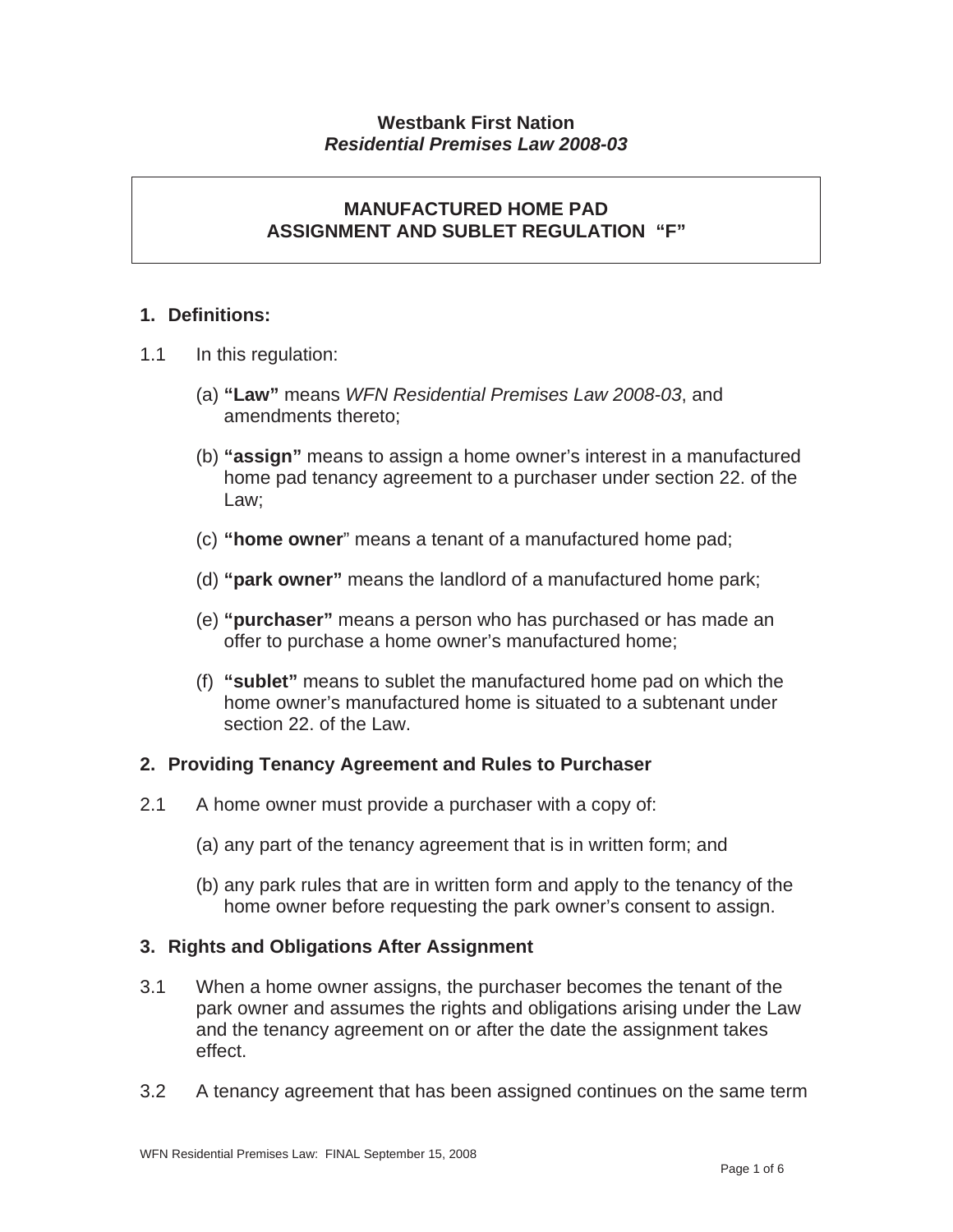as before the assignment.

- 3.3 A former home owner, after an assignment takes effect:
	- (a) is not liable for any breach or obligation under the Law or the tenancy agreement relating to the period after the assignment;
	- (b) continues to be liable for any breach or obligation under the Law or the tenancy agreement relating to the period before the assignment; and
	- (c) may enforce against the park owner any of the park owner's obligations under the Law or the tenancy agreement relating to the period before the assignment.

### **4. Rights and Responsibilities During Sublet**

- 4.1 A home owner who sublets:
	- (a) is the landlord of the subtenant under the subtenancy agreement;
	- (b) continues to be the tenant of the park owner under the tenancy agreement; and
	- (c) is liable to the park owner for any breach of, or obligation under, the Law or the tenancy agreement during the subtenancy.
- 4.2 A home owner must include in the subtenancy agreement the park rules and the terms of his or her tenancy agreement that are relevant to the subtenancy and before requesting the park owners consent to sublet under section 6, must inform the proposed subtenant of those rules and terms.

#### **5. Terms of Subtenancy Agreement**

- 5.1 A subtenancy agreement for a manufactured home pad, including a manufactured home pad rented under a month to month tenancy agreement, may be for a fixed term or on a month to month basis.
- 5.2 Despite section 5.1, a subtenancy agreement is subjected to the continuation of the home owner's tenancy agreement.

### **6. Written Request for Consent to Assign or Sublet**

6.1 Sections 7. and 8. apply to a home owner's request for consent to assign or sublet only if the home owner requests the park owner's consent to assign or sublet in writing in the form required under the Law.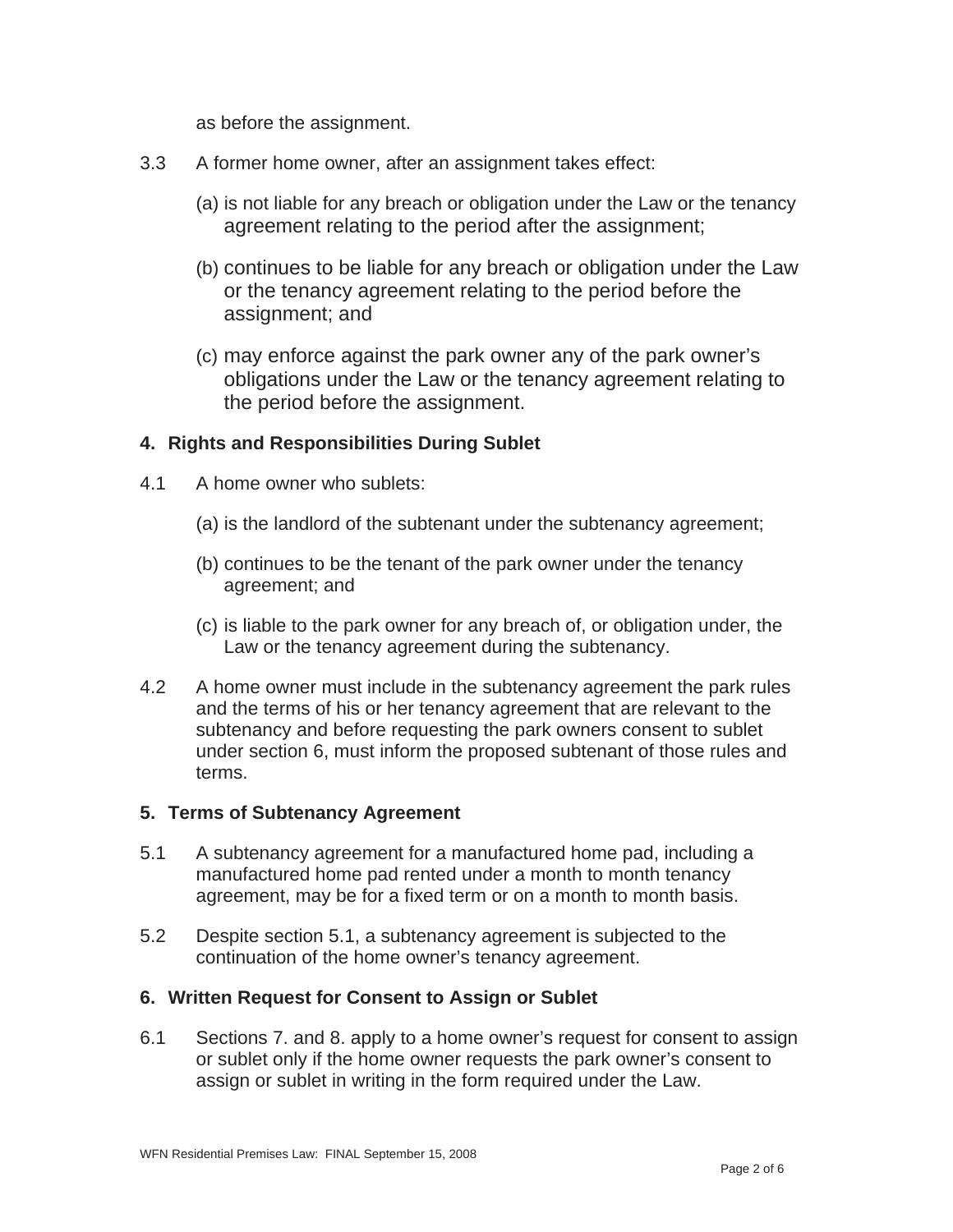- 6.2 The home owner must serve the request on the park owner in accordance with the Law.
- 6.3 The written request under section 6.1 must be signed by the home owner and include the following information:
	- (a) the name and address of the home owner making the request;
	- (b) the name and address of the park owner or park owner's agent;
	- (c) the proposed effective date for the assignment or subtenancy agreement;
	- (d) the name of the purchaser or the proposed subtenant;
	- (e) the current address of the purchaser or proposed subtenant, the length of time at the address and the name and telephone number of the landlord, if any, for the address;
	- (f) if the length of time at the address provided under (e) is less than 2 years, the previous address of the purchaser or proposed subtenant, the length of time at the address and the name and telephone of the landlord, if any for that address;
	- (g) the names and telephone numbers of two personal references for the purchaser or proposed subtenant;
	- (h) the signed consent of the purchaser or proposed subtenant authorizing the park owner to contact the landlords, if any, provided under paragraphs (e) and (f) and the personal references provided under paragraph (g) for the purpose of verifying or obtaining information relevant to the written request;
	- (i) if the manufactured home pad is in a park in which every manufactured home pad is reserved for rental to a tenant who has reached 55 years of age or to 2 or more tenants, at least one of whom has reached 55 years of age, as set out in section 10(2)(b) of the *British Columbia Human Rights Code,* the date of birth of the purchaser or proposed subtenant who meets the age requirement and proof of that person's age;
	- (j) if the request is for consent to sublet, a statement that the home owner has complied with section 4.2;
	- (k) if the request is for consent to assign:
		- (i) the current monthly rent for the manufactured home pad;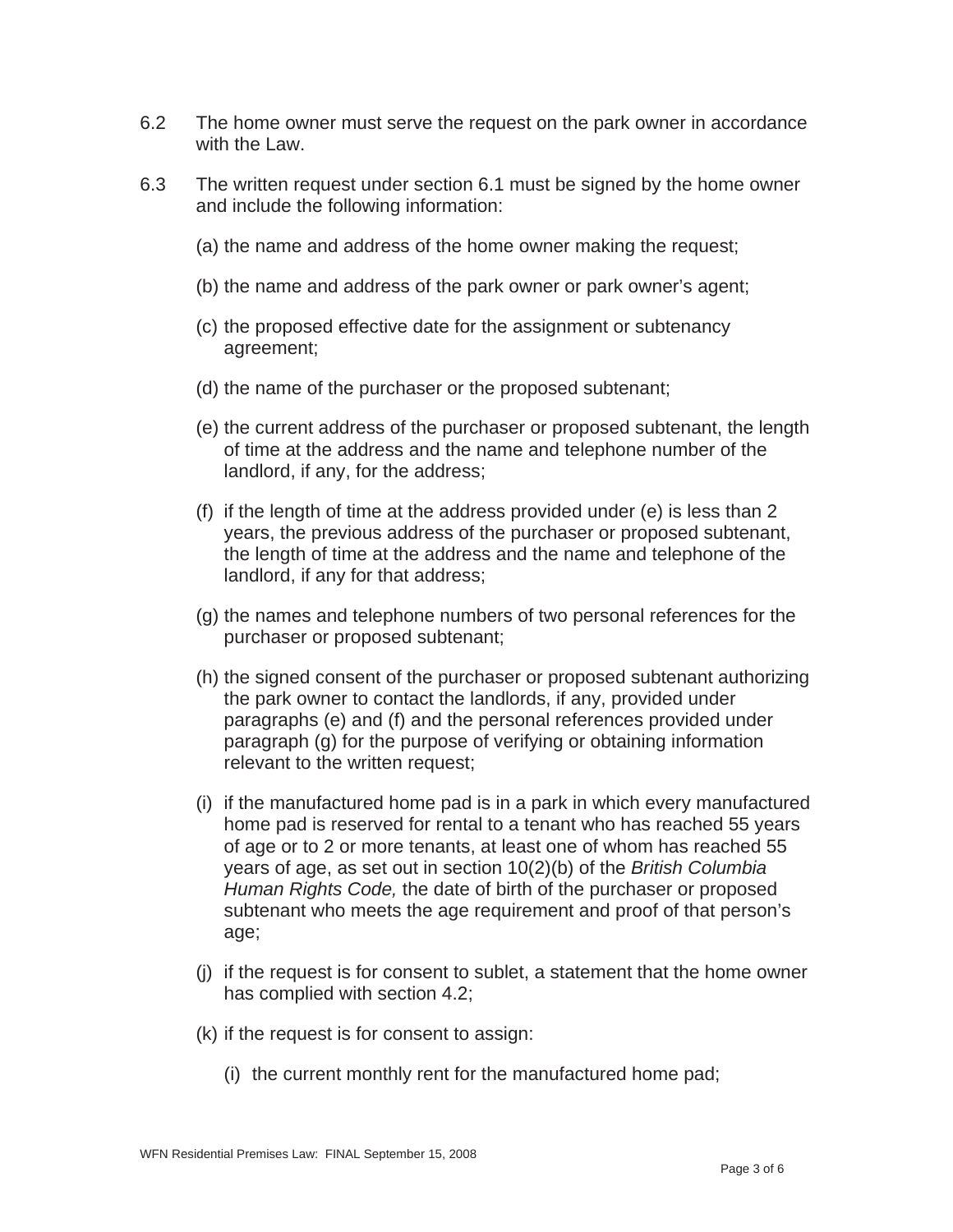- (ii) the effective date of the most recent lawful rent increase;
- (iii) the purchaser's signed consent authorizing the park owner to obtain a credit report on the purchaser;
- (iv) the purchaser's signed statement that he or she has been informed of and agrees to comply with:
	- (A) the tenancy agreement that is in written form; and
	- (B) any of the park rules that are in written form and that apply to the tenancy of the home owner.
- (v) a copy of any outstanding orders or notices given under the Law respecting the residential premises;
- (l) any additional information required by the form approved under the Law.

### **7. Response Within 10 Days**

- 7.1 A park owner must provide the home owner with written response, in the form under the Law, to a request under section 6.
- 7.2 The response under section 6.1 must be served on the home owner in accordance with the Law promptly and in any case so that the response is received by the home owner within 10 days after the date the park owner received the request.
- 7.3 If a park owner withholds his or her consent for the home owner to assign or sublet, the park owner's response under section 7.1 must indicate:
	- (a) the grounds under section 10. on which he or she is withholding consent; and
	- (b) the source and nature of the information that supports those grounds.
- 7.4 The park owner and a home owner may agree in writing to extend the time for response under section 7.2 to a specific date.

### **8. Consent Deemed if No Response in 10 Days**

- 8.1 The park owner's consent to a request under section 6. is conclusively deemed to have been given and the home owner may assign or sublet to the purchaser or subtenant identified in the written request:
	- (a) if the home owner has not received the park owner's response: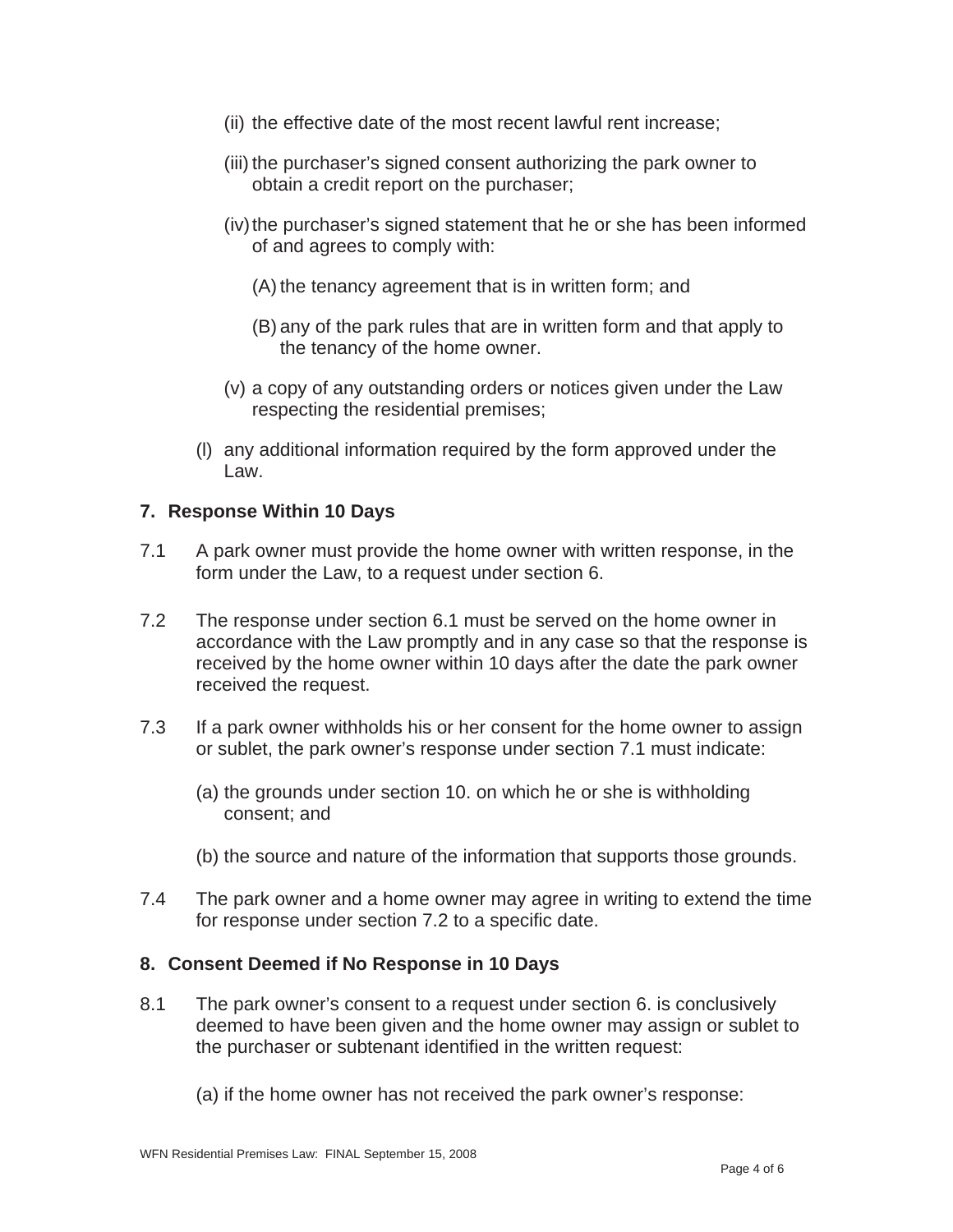- (i) by the end of the 10<sup>th</sup> day after the park owner received the home owner's request; or
- (ii) if the time for response has been extended under section 7.4 to a specific date, by that date, and
- (b) if paragraph 8.1(a) applies, the home owner can demonstrate that he or she served the request on the park owner in accordance with the Law.

### **9. Request to Assign or Sublet that Does Not Conform to Section 6**

- 9.1 If a home owner's request for consent to assign or sublet does not comply with section 6., the park owner must do one of the following:
	- (a) consent to the request;
	- (b) notify the home owner in writing that he or she is withholding consent to the request on one or more of the grounds under section 10.;
	- (c) advise the home owner promptly that he or she will only consider a request to assign or sublet that complies with section 6.
- 9.2 If the park owner withholds consent under section 9.1(b), the park owner must indicate:
	- (a) the grounds under section 10. on which he or she is withholding consent; and
	- (b) the source and nature of the information that supports those grounds.

# **10. Grounds for Withholding Consent to a Request**

- 10.1 For the purposes of section 22. of the Law, a park owner may withhold consent to assign to a purchaser or sublet to a proposed subtenant only for one or more of the following reasons:
	- (a) the request is for consent to assign; and
		- (i) the park owner, on the basis of relevant information, has reasonable grounds to conclude that the purchaser is unlikely to comply with the tenancy agreement or applicable park rules;
		- (ii) the park owner, on the basis of credit information, has reasonable